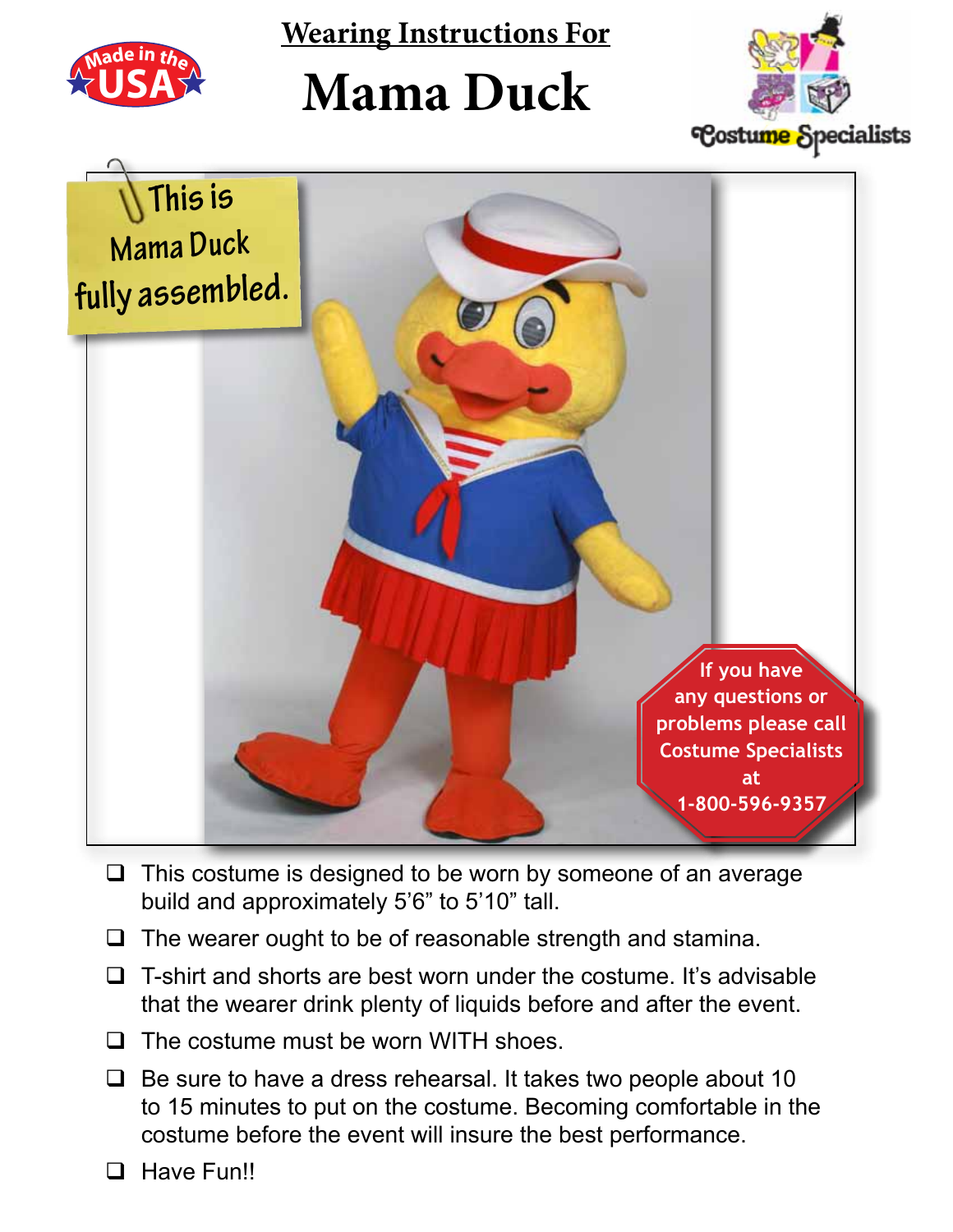### **Wearing Instructions For**

# **Mama Duck**





**Electrical Backpack**



**Body**





**Dress**



**Hat**



**2 Endura Batteries and VL-2 Charger**



**Examing inservations**<br>2 BSC Fans(located in the Body)<br>the Body)

#### **Additional Items not Pictured:**

- **• V-Mount (located in Electrical Backpack)**
- **• Y-Cable (located in Body )**
- **• Waist Snap Hoop (located in Body)**
- **• Set of 3 Support Straps (attached to Waist Hoop)**
- **• 2 Dust Bags**
- **• Charger Bag**
- **• Cleaning Instructions**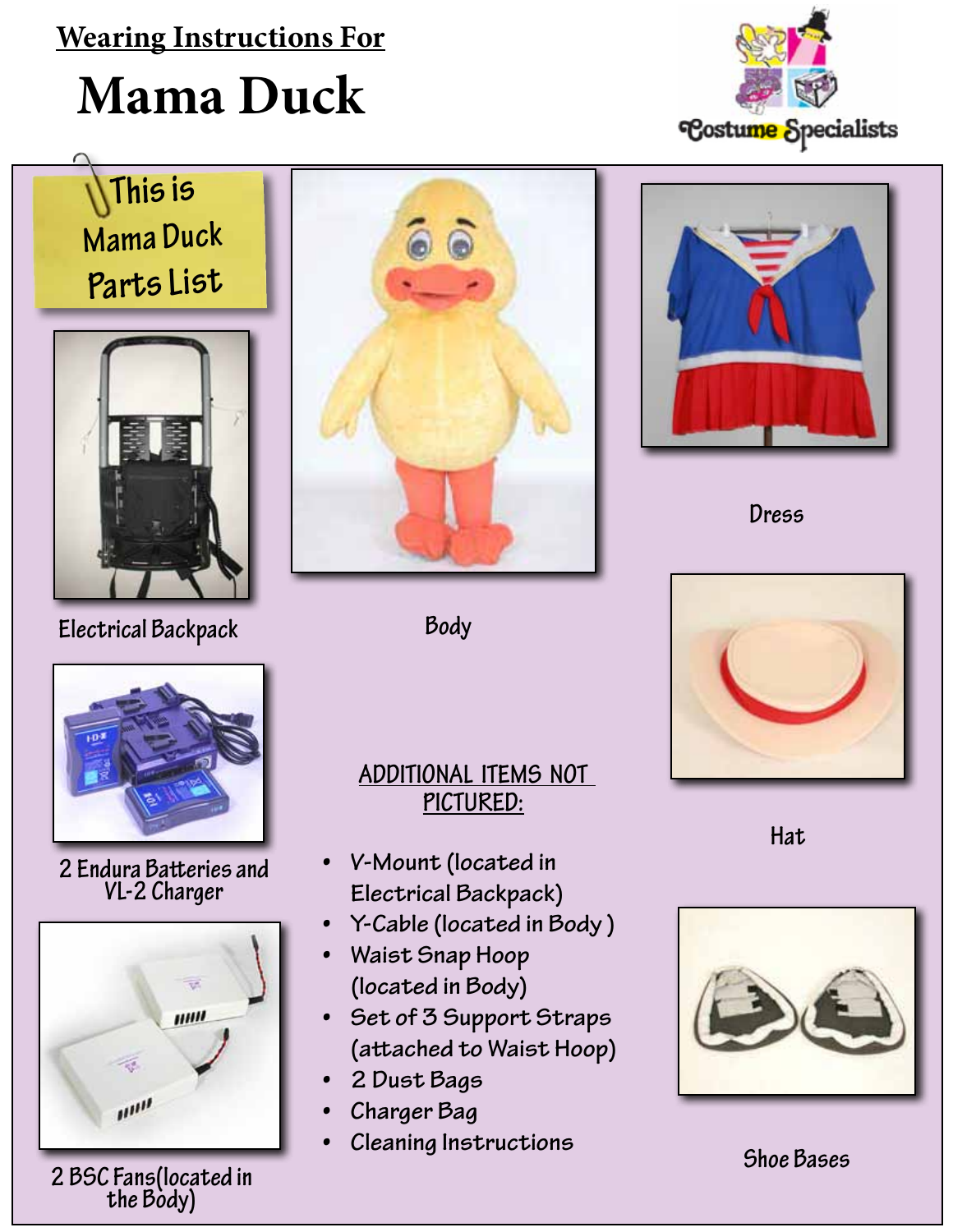### **Wearing Instructions For Mama Duck**





1 Check the Inventory. Be sure the Batteries are fully charged.



2 Insert a fully<br>charged Battery into the NP Box and close lid. Clip the bag closed, allowing the Power Cord to hang out of the bag on the right hand side.



3<sup>Put on the</sup><br>Backpack and adjust the straps to a comfortable fit.



**4** Reach into the Costume leg and find the elastic cuff. Step foot into the cuff so that the top elastic sits at the knee, and the bottom elastic is secure at the ankle.



Place the wearer's  $\int$  foot into the Shoe Base. Secure the wearer's shoe in the sandal with the velcro.



**6**Attach the velcro<br>
on the Shoe Base to the velcro on the Costume, making sure to line up the center front and the center back. This should be a snug fit.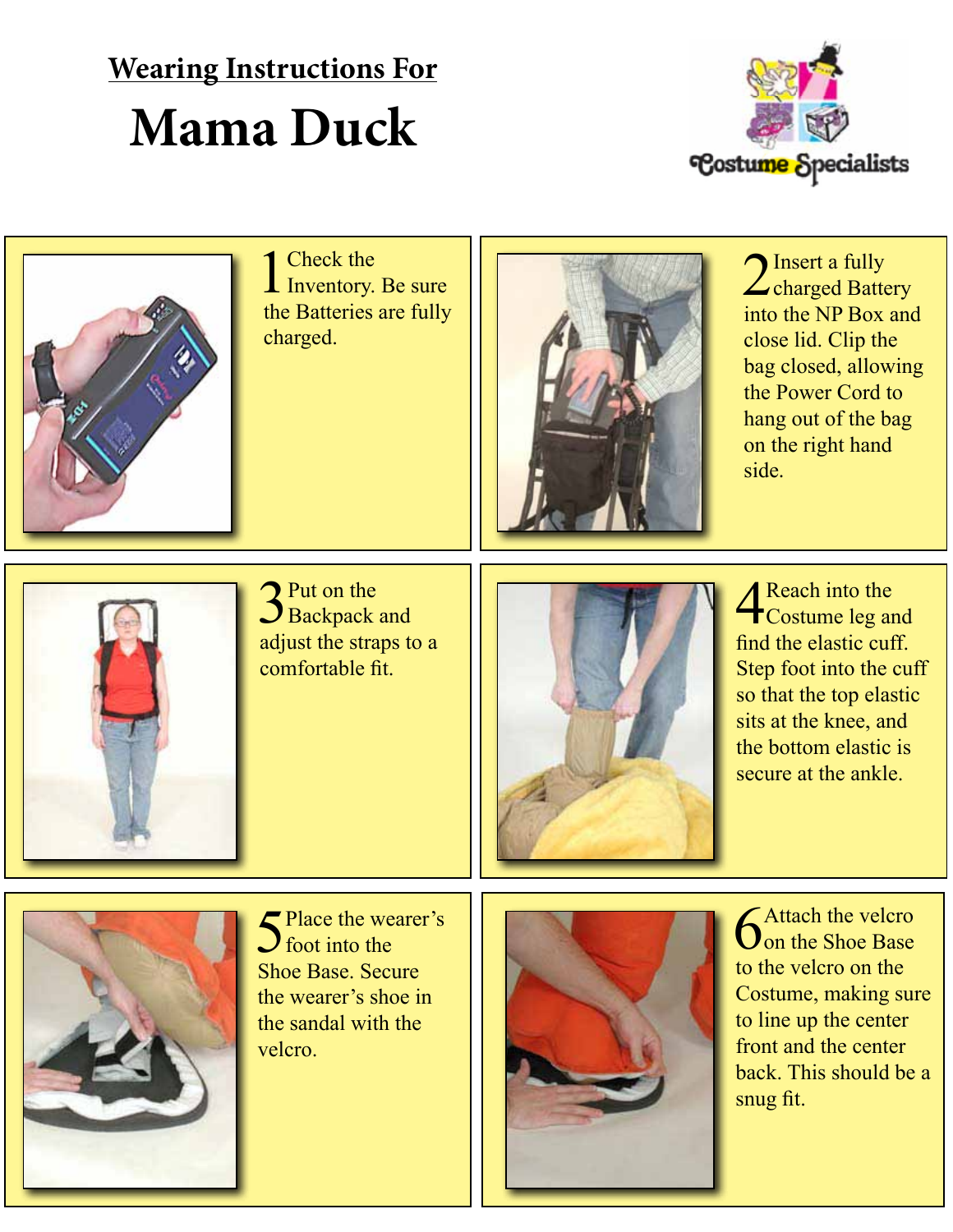### **Wearing Instructions For Mama Duck**





**7** Locate the three Support Strap connected to the Waist Hoop. Clip each strap to the clips located across the top of the Backpack. This will help to support the weight of the Costume.



8Pull the front of the Body up over the wearers head and plug the Power Cord attached to the Backpack into the Y Cable. The fans should begin to run. Zip the Costume closed. It should fully inflate in 30 to 45 seconds.



Put on the Dress.

Fasten the snaps on the collar of the Dress to the Body.



1 Osnap collar of the Body in the back Fasten the velcro closure on the back of the Dress.



Put on the Hat. Fasten the snaps on the Hat to the snaps on the head.



1 2 Mama Duck is entertain.